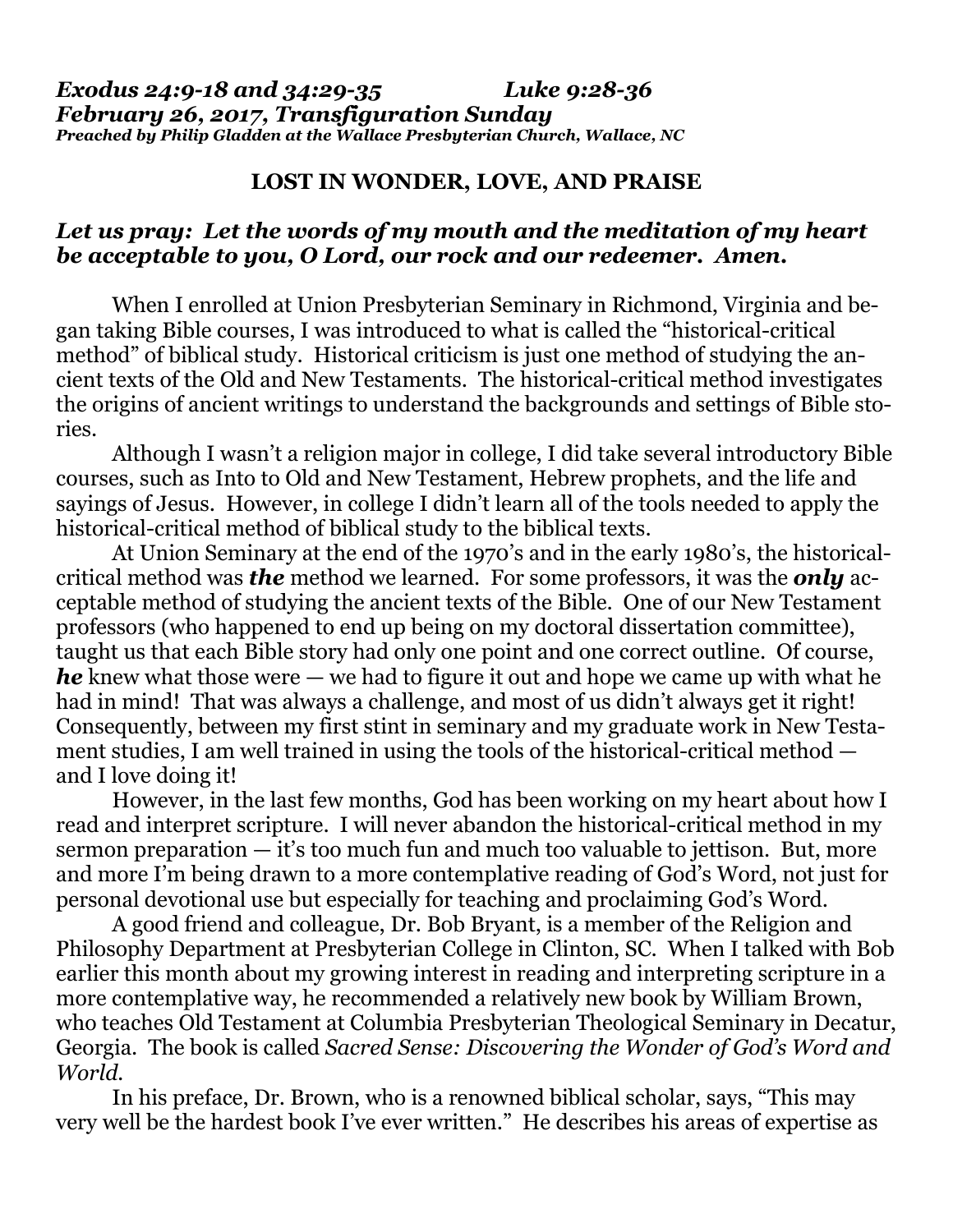an Old Testament scholar, including "the study of ancient history, ancient artifacts, ancient texts, and ancient languages." However, as steeped as he is in "ancient things," Dr. Brown says, "I have no desire simply to blow dust off of relics. Instead, I have sought to bring the ancient Scriptures to life and through them to point the reader toward new imaginings, new ways of reading biblical texts, even those texts that remain 'dead and buried' in their suffocating familiarity."

Dr. Brown is speaking to my soul! And I hope what he says will spark something in you as you read and hear God's Word in these ancient texts. His introduction is called "Wonder's Wonder," and in it he says, "perhaps wonder also lies at the heart of biblical faith." He describes "reading Scripture with an eye for wonder," and says, "Reading with wonder is reading not for information (how do you do that with love poetry?) or even for answers to urgent questions. It is not a means toward a specific end, not with some useful purpose in mind. It is the kind of reading that lingers . . . It is reading with readiness for surprise and in the process raising 'wonderings' — questions and ponderings that stir the imagination and generate thinking. . . Reading with wonder is responding with wonder. It is marveling at the open mystery to which the text points."<sup>1</sup>

The story of Jesus being transfigured on the mountain is one of the best Bible stories to cause us to marvel "at the open mystery to which the text points." This week I discovered a comic strip called "Agnus Day," which is a play on the Latin words, "Agnus Dei, which mean "Lamb of God." Agnus Day is written and drawn by a Lutheran campus minister named James Wetzstein. The cartoon is based on the weekly lectionary readings, the Bible passages that are suggested for preachers to consider for sermons. The two main characters in the strip are two sheep named Rick and Ted. Each week they discuss one of the assigned readings from the lectionary.

In the cartoon about Luke's story about Jesus, Moses, Elijah, Peter, James, and John up on the mountain, Ted asks Rick (remember, these are two sheep talking!), "Why are they afraid of a little fog?" Rick answers, "In Exodus, the cloud on the mountain signals an encounter with God. That's *always* frightening." In the last panel, Ted says, "Jesus is talking with two *dead guys* and his head has become a *light source*. How much *weirder* can it *get*?"

Ted's got a good point — how much weirder can it get than a story about Jesus' face changing, his clothes flashing white like lightning, Moses and Elijah appearing next to him on the mountain, a cloud overshadowing all of them, and a heavenly voice declaring, "This is my Son, the Chosen One. Listen to him"? I don't care what kind of mountaintop experiences you have had in your life and faith — as marvelous and as shaping and as memorable as they may have been, I doubt they come close to this "wonder-full" mountaintop story.

The historical-critical method can supply lots of interesting and helpful information about this story of Jesus' transfiguration. But, this morning, what if we just marvel at the open mystery to which Luke's story points?

Here's a poem/prayer that might help us do just that: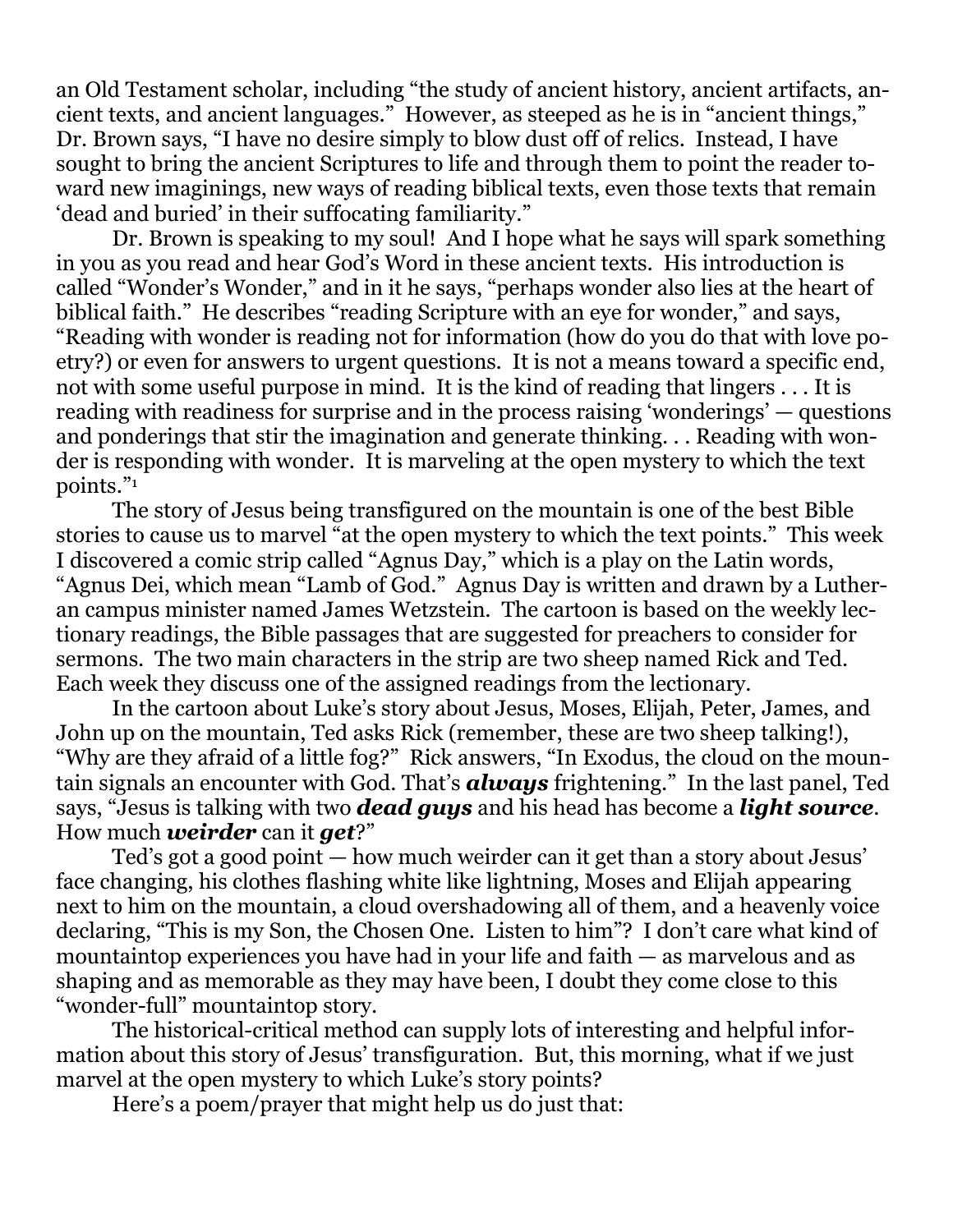*We want to know you, Jesus.*

*We want to cherish and hold, adore and revere, esteem and glorify you. Keep you in our hearts, glimpse you in our lives, trace you on our paths. Comforting the homeless, grieving with the mourners, forgiving our sins, healing our wounds, raising our dying. We are afraid, awed, overwhelmed at your glory.*

*We are touched, moved, transformed by your love. We are cleansed, renewed, refreshed by your forgiveness. We thank you. We praise you. We love you. You . . . the transfigured One. You . . . the resurrected One. You . . . the One . . . "This is my Son, the Beloved; listen to him." Amen.<sup>2</sup>*

Today, on the eve of the season of Lent, we catch a glimpse of the majesty and mystery and glory of God revealed in his beloved and chosen Son, Jesus. It's a good thing we can stand on the mountain with Peter, James, and John and be privy to this vision of the transfiguration, because in a few days, we will begin our "Journey to the Cross" through Lent 2017.

Just before Jesus goes up on the mountain to pray with three of his disciples, he tells them (again) how he must go to Jerusalem to suffer and die. Shortly after they come down from the mountain, Jesus sets his face to go to Jerusalem because the days are drawing near for him to be taken up. There on the mountaintop, Moses and Elijah talk with Jesus about his departure, his *exodus*, his coming death. Just as God delivered his people in the exodus from their slavery to Pharaoh, so Jesus delivered God's people in his exodus from our slavery to sin. Wonder of wonders, though, Jesus' exodus, Jesus' departure leads straight to and straight through the cross on Calvary. We'll probably sing about it during Lent: "What wondrous love is this, O my soul, O my soul, what wondrous love is this, O my soul! What wondrous love is this that caused the Lord of bliss to bear the dreadful curse for my soul, for my soul, to bear the dreadful curse for my soul!"

Here we are, in the presence of God Almighty in worship, catching a glimpse of Jesus' full glory as his face is changed and his clothing becomes white as lightning and we hear, again, the heavenly voice affirm, "This is my Son the Beloved!" That is the experience we carry with us into Lent, as we contemplate for the next six weeks what Jesus Christ did for us on the cross.

I'm not going to try to explain the transfiguration of Jesus on the mountain, because I don't think I can. However, I do invite you to stand with me today in the presence of the God of glory and take seriously God's call to us to listen to his Son, to obey his Son, to follow his Son where he leads us.

From time to time, I read a blog by an Episcopal priest named Rick Morley. A few years ago, Rev. Morley wrote about Luke's story of the transfiguration and called it "in the cloud . . ." Here's a bit of what he wrote: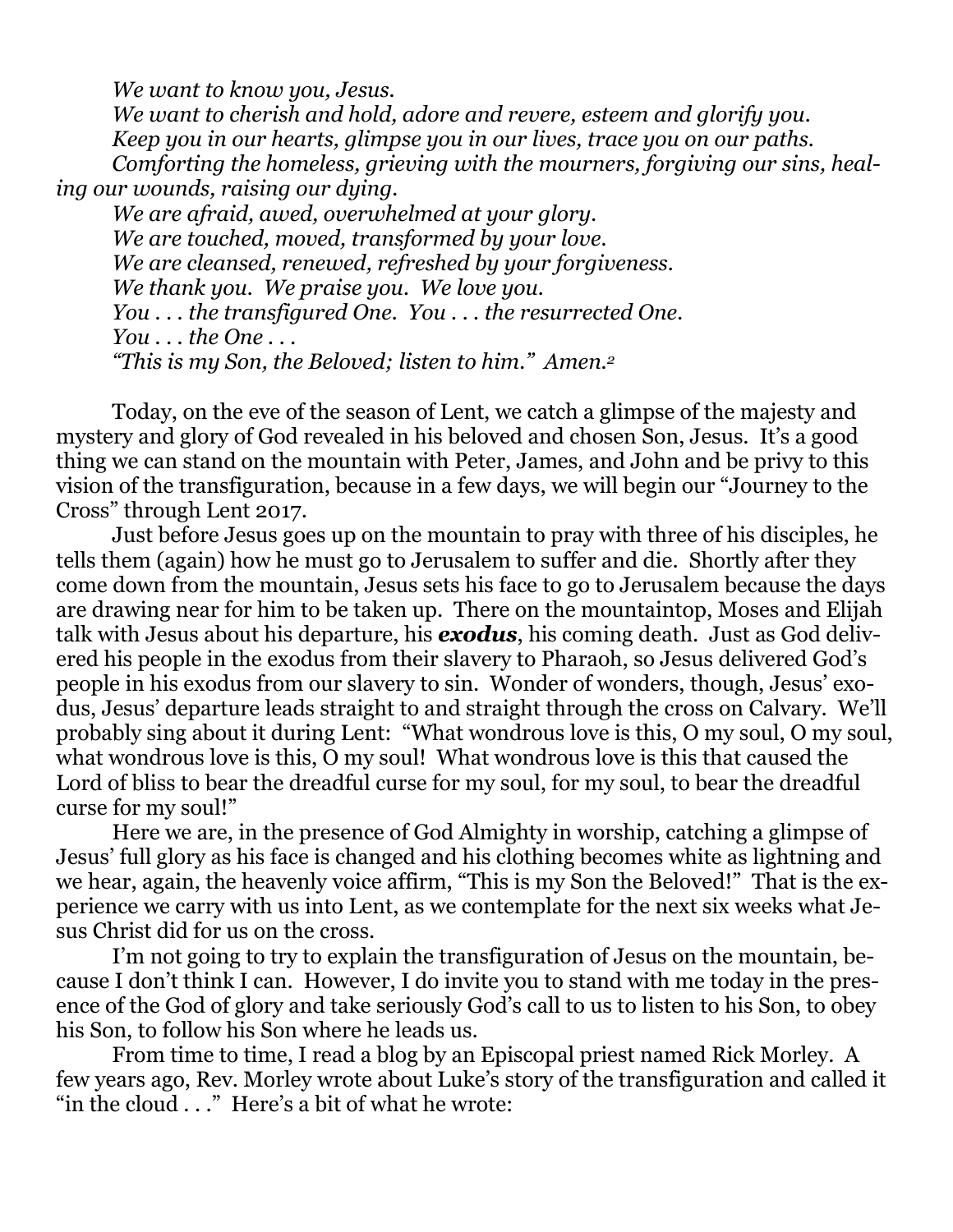"When the cloud descends atop the mountaintop with Jesus, Peter, John and James…we shouldn't be left surprised at what's happening. The Presence of God is enveloping them, as the Presence of God has done time and time again to God's faithful people. God's Presence manifest as a cloud says something about God. Because, clouds don't bring *more* clarity, they obscure. They hide. And, in this sense they remind us of the mystery of God.

"In our world we want to know things. We want Google always at our fingertips to tell us everything about anything, and we want Facebook to instantly tell us everything else—like what our friends had for dinner and how mom's cruise is going. As humans we've always had a hunger and thirst for knowledge—well ever since Eden that is. And, as technology has advanced through the millennia, we want more and more knowledge within our grasp at all times.

"And, for faithful Christians that's no different with our relationship to God. We want to know things about God. We want to know how to relate to God. We want to know how this story, or this proverb, or this anecdote applies to our life. Tangibly. Really. And, why wait? We'd like to know right now, please.

"But, a relationship with God isn't so easy. God isn't composed of a series of facts, easily digestible and readily relatable. God is a mystery. God's Presence is enveloped in mystery. In fact, coming into God's Presence isn't like downloading a set of search results. It's like entering a thick cloud, where everything is obscured. Distorted. Colorless. Disorientated. But, there, in the midst of the cloud is the Presence of God who has come to be with you.

"As Christians, we need to learn how to sit in the cloud. As Christian leaders, we need to teach our flocks to do the same. We need to teach patience, and how to be comfortable not knowing about something, but rather really knowing Something.

"Moses came down from the clouded mountain with his face radiant changed. Because it's in the cloud that we're changed.

"Peter, James, and John are changed on that mountain—forever. And, not because they learned lots of fun-filled facts. In reality, they probably descended with more questions than answers.

"But, like Moses, they met the Living God. And, *that's* what changes us. That's what alters the course of our lives. And, as Christians, that's what we're all about: being in God's Presence." 2

Brothers and sisters, sometimes all we can do is stand in God's presence and be filled with wonder and awe at the mystery and greatness of our God. Today we stand at the mountain and find ourselves overshadowed by the mystery of our Lord Jesus Christ who, though he is God's Beloved Son in all of his glory, chose to go to Jerusalem and die for our sins.

We can't just stand around all of the time, though, because God tells us "Listen to him! Obey him!" and Jesus himself tells us, "Follow me!" But, as we leave the mountain of glory and follow Jesus through Lent on his journey to the cross, let us hope and pray we will follow him and listen to him and obey him and serve him, always lost in wonder, love, and praise.